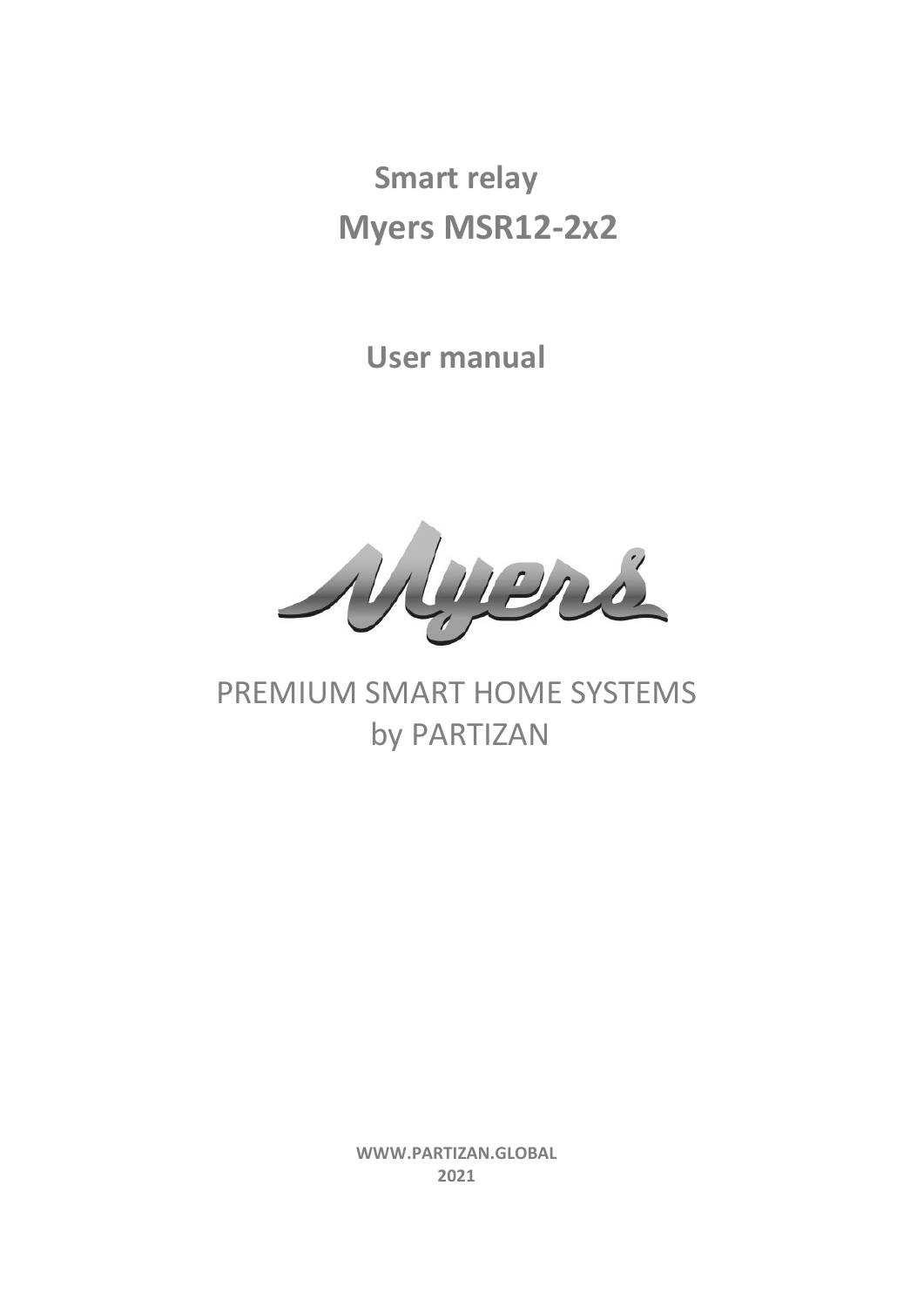

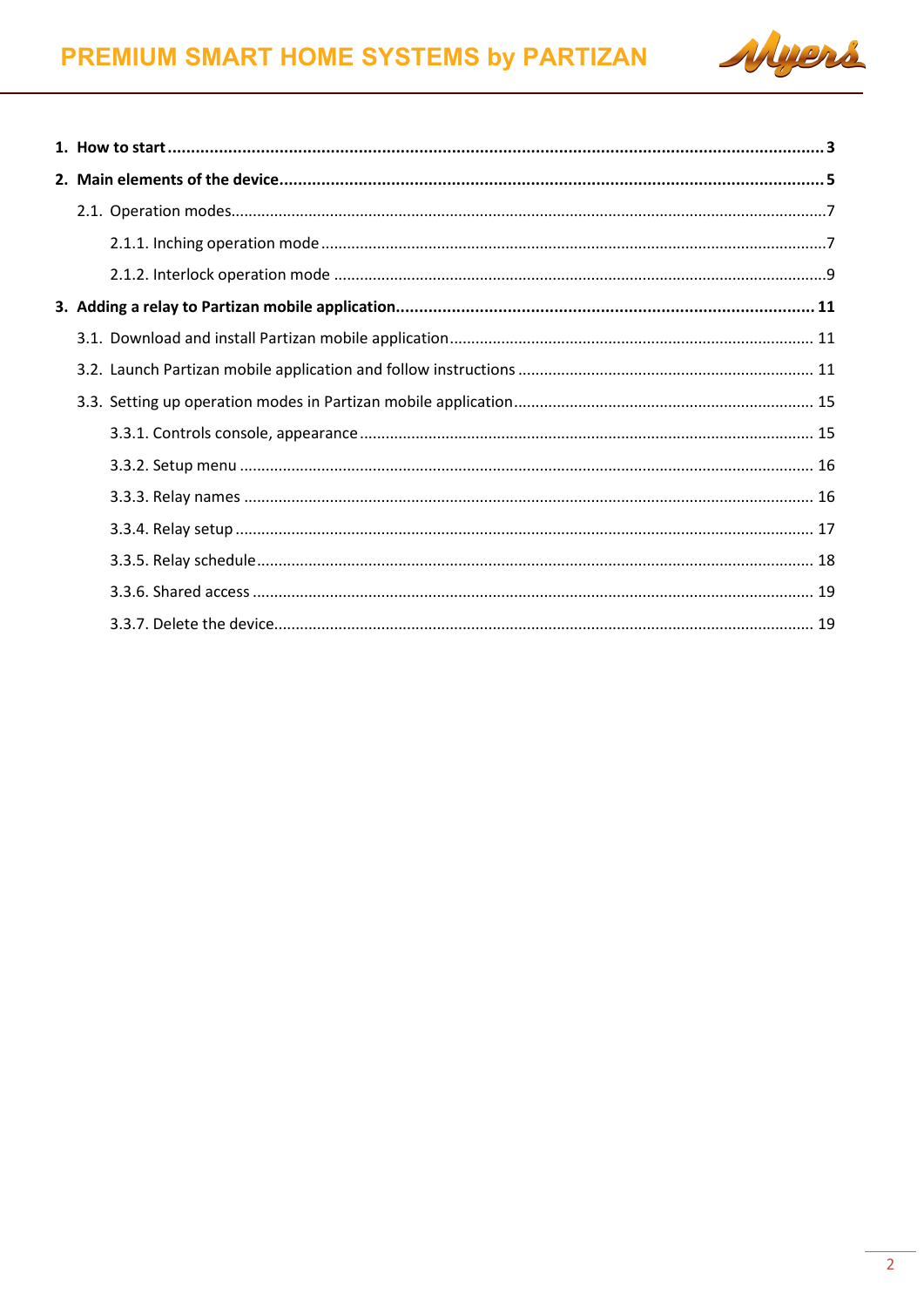

# <span id="page-2-0"></span>**1. How to start**

This device supports **Partizan Cloud Storage** service and **Partizan** mobile application for iOS and Android.

**Partizan Cloud Storag benefits:**



Your data cannot be stolen or damaged.



No one can access your devices, live and archived video without your permission.



To take full advantage of the device, install Partizan mobile application for iOS or Android:

Access to your account and devices from anywhere in the world. Even mobile Internet is enough.

To take full advantage of the device, **install Partizan mobile application** for iOS or Android:



Partizan mobile application for iOS: <https://apps.apple.com/app/partizan/id1473001227>



Partizan mobile application for Android: <https://play.google.com/store/apps/details?id=com.partizan.pro>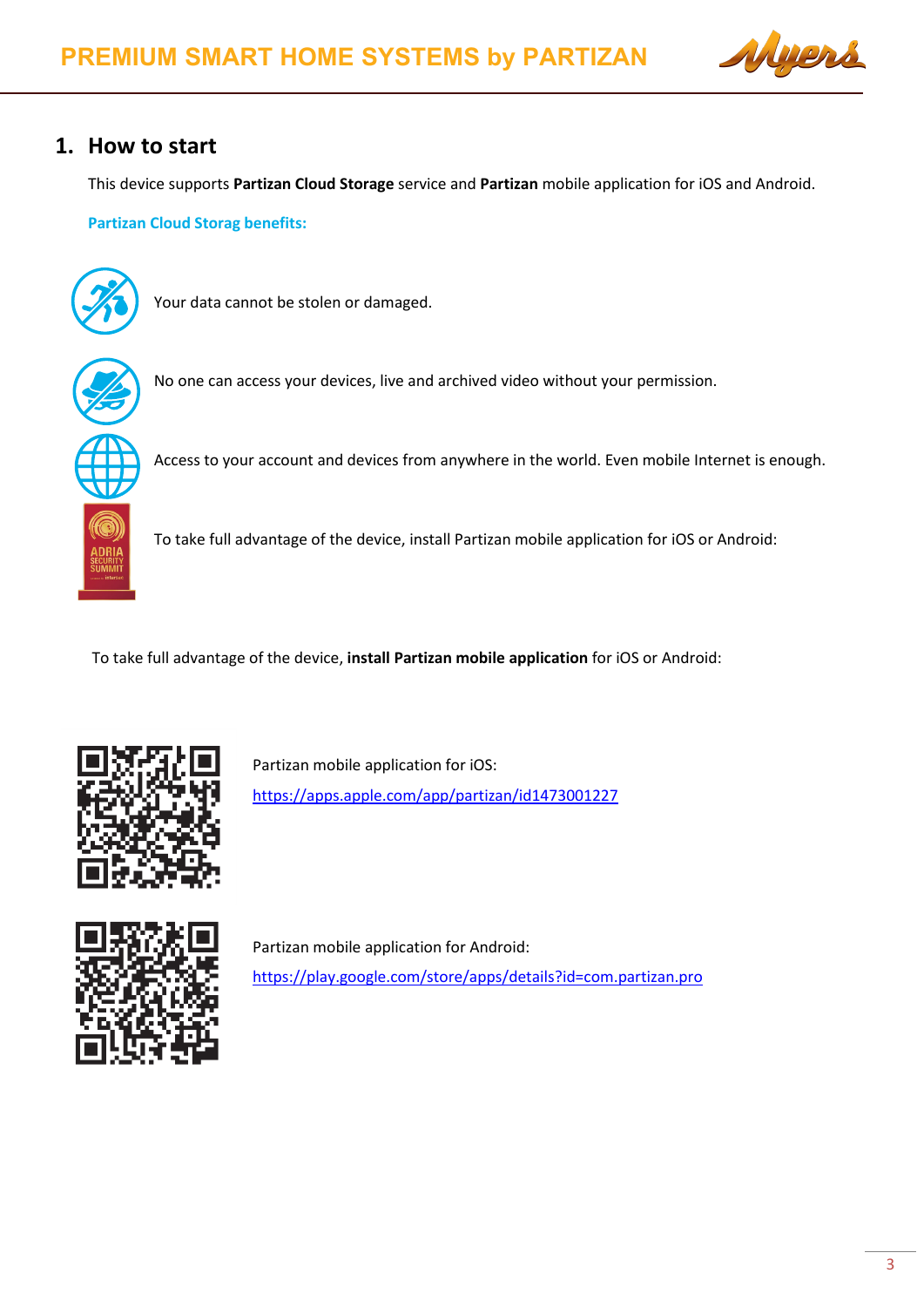

To work with this device you need to **sign in to your cloud account**. Open the app, **use an existing account** or **create a new one:**



**After signing into the cloud account you can go directly to device setting.**

**If you have any questions, please contact our technical support:**

E-mail[: support@partizan.global](mailto:support@partizan.global) Skype: partizan-support Chat: +420 777 054 888 (Viber, Telegram, WhatsApp)



Technical support working time: [https://partizan.global/support](https://partizan.global/support/technical-support) [/technical-support](https://partizan.global/support/technical-support)



Partizan software: <https://apps.partizan.global/>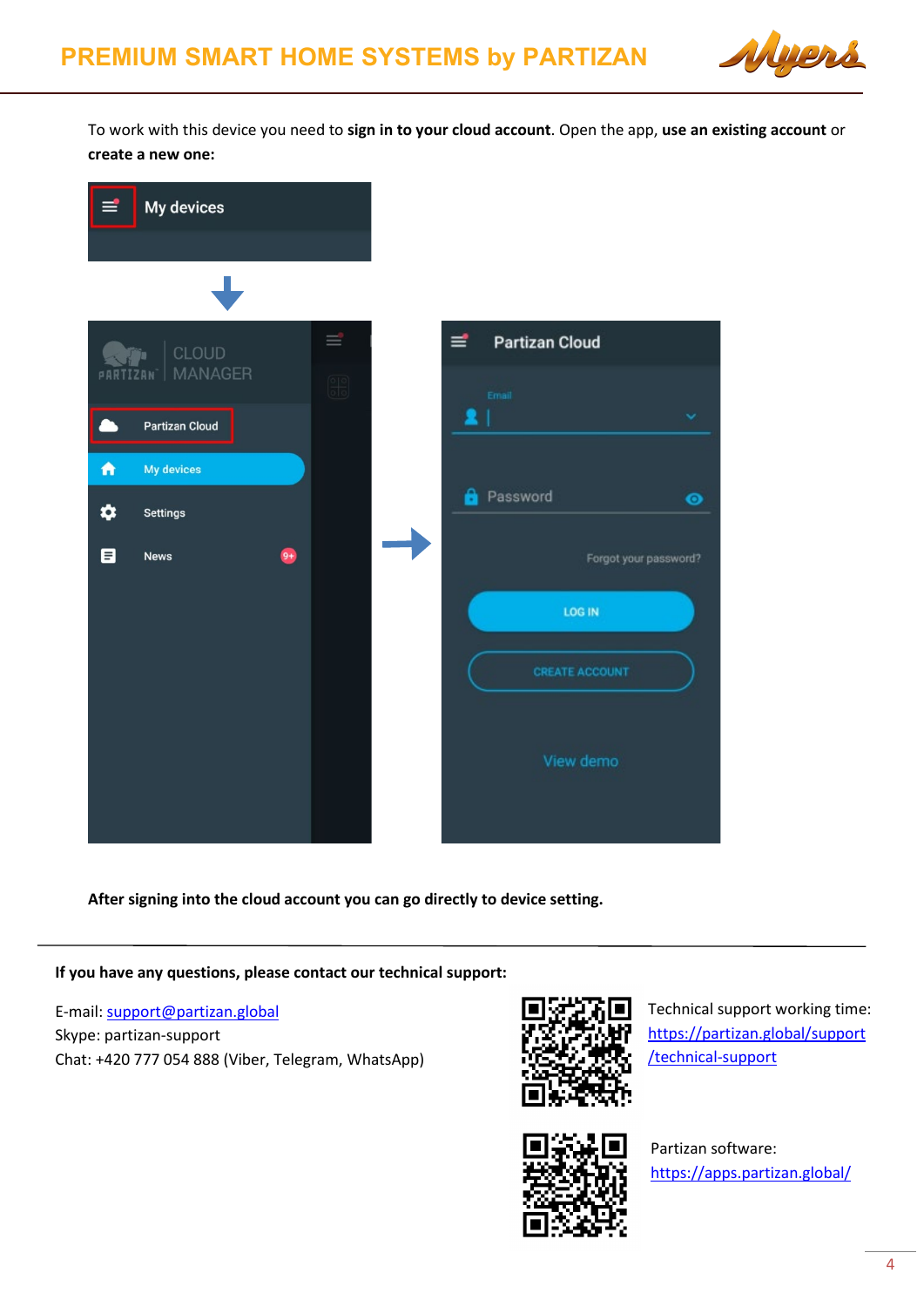<span id="page-4-0"></span>

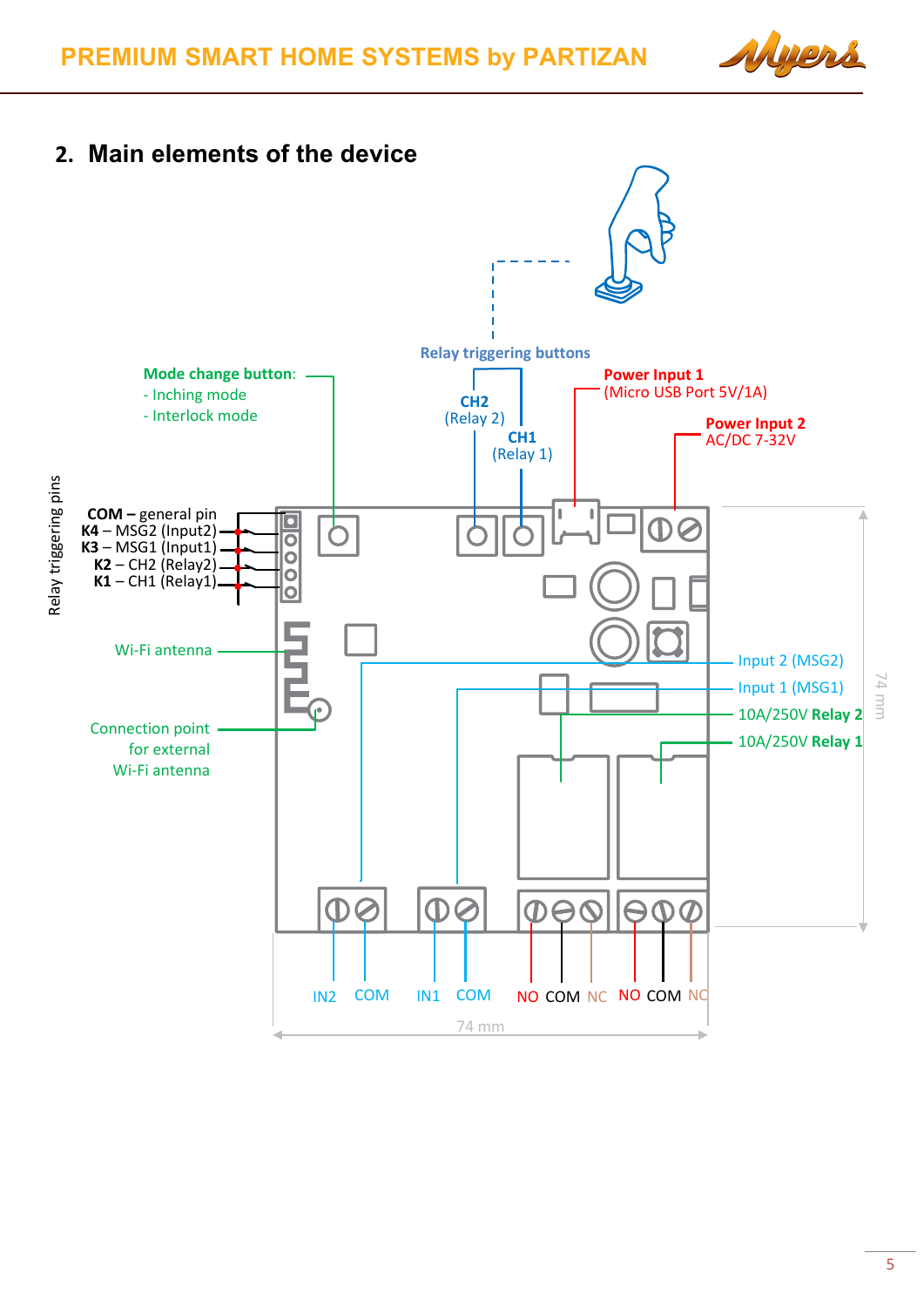

**Power connectors** - the relay is powered by connecting AC / DC 7-32V power supply or a power supply unit with a Micro USB connector.

**Relay** is a device that is equipped with 2 relays 10A / 250V each. Each relay has NO (normally open) and NC (normally closed) ports, which are selected based on the required functionality.

#### *Control buttons:*

**CH1** – manual activation of the first relay / activation of adding to mobile application using Wireless Connect.

**CH2**– manual activation of relay 2.

**MODE** – selection of the relay operation mode. The following operation modes are also available: Inching mode, Interlock Mode.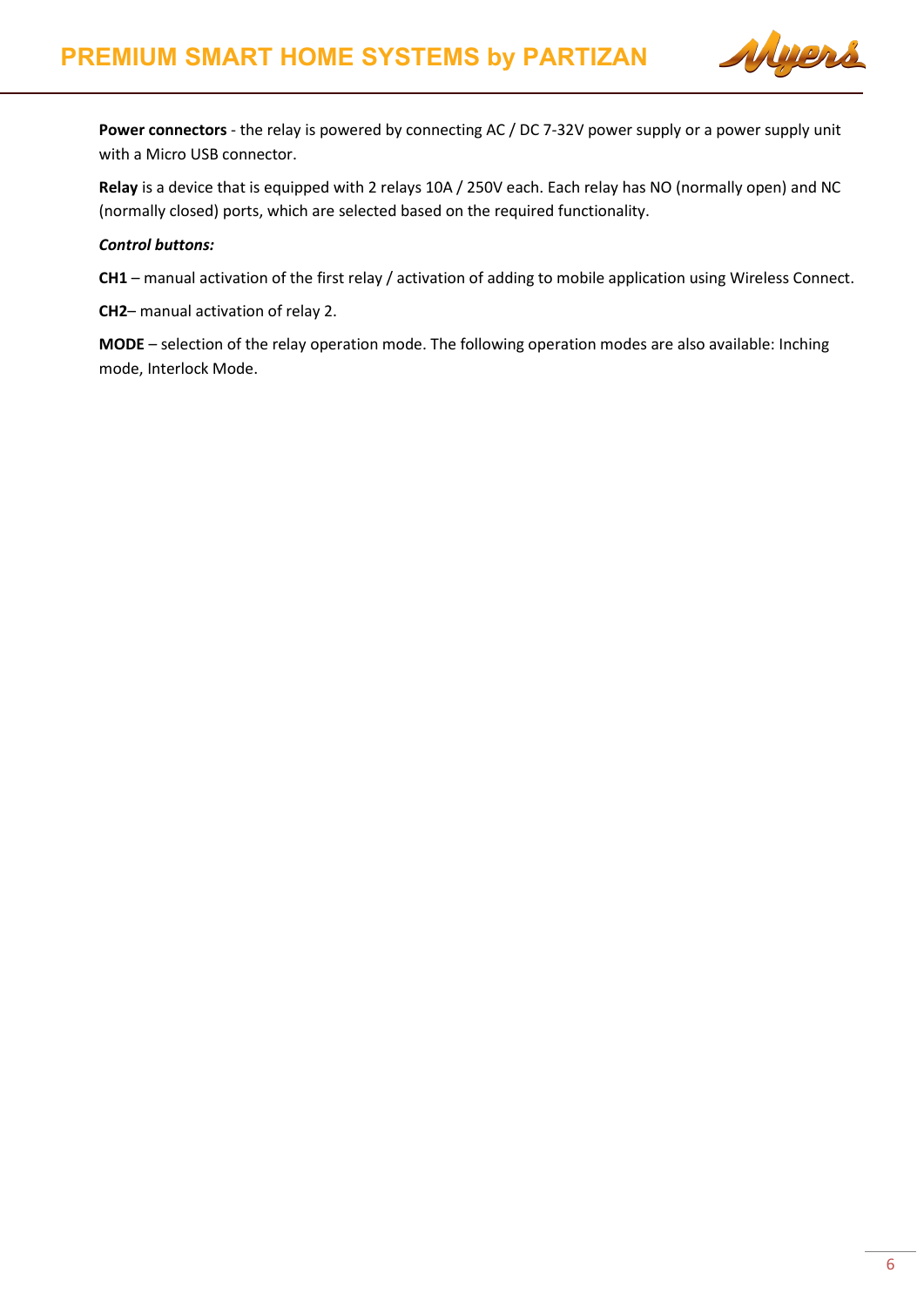

# <span id="page-6-1"></span>**2.1. Operation modes**

#### <span id="page-6-0"></span>**2.1.1. Inching operation mode**

In this mode, the channel relay is activated for a short period of time (0.7 seconds by default), then the relay returns to stasis.

This mode is suitable for electromechanical and electromagnetic locks opening.

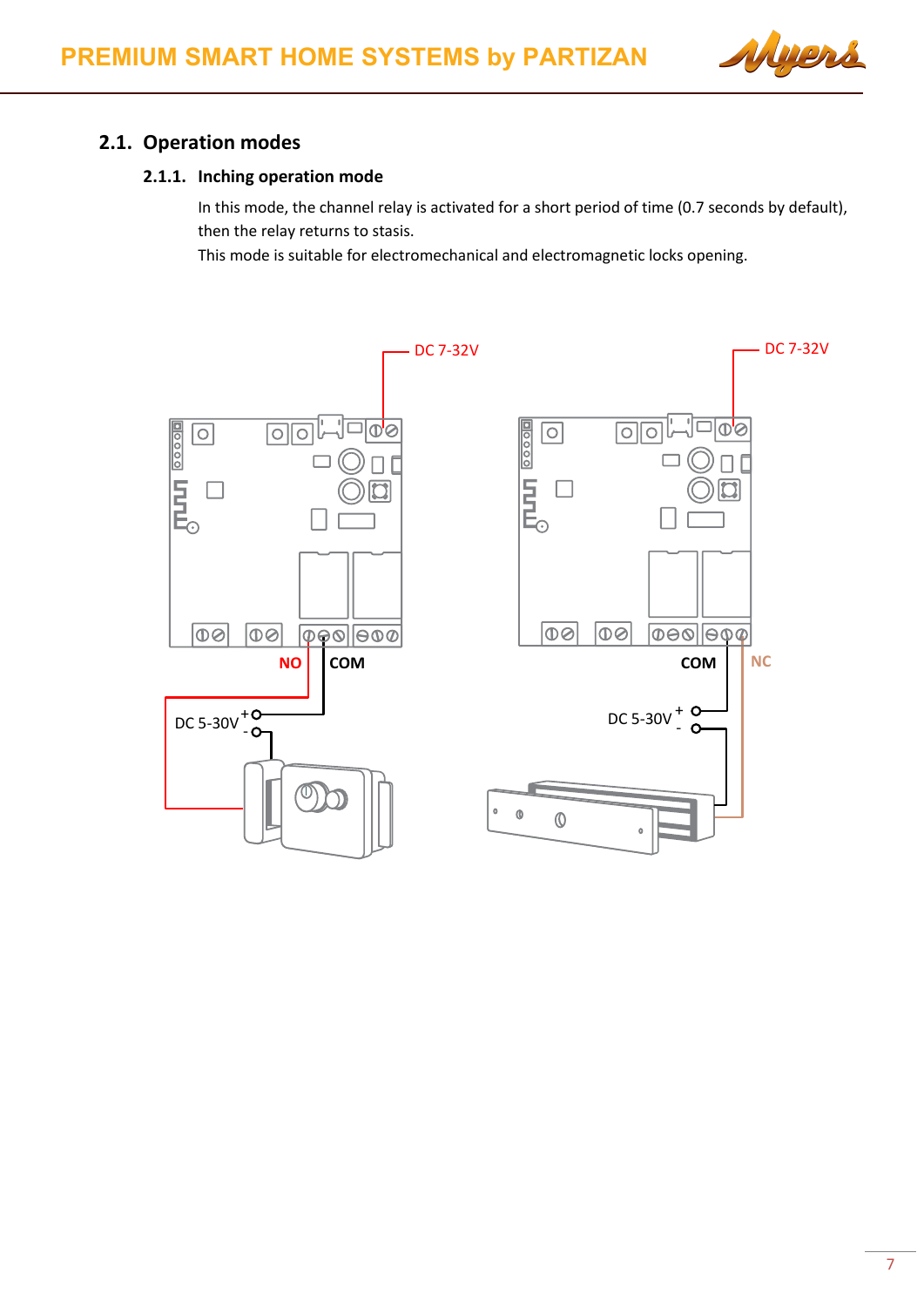

\* *This connection diagram is just an example, for correct connection it is necessary to study the diagram of the connected device.*

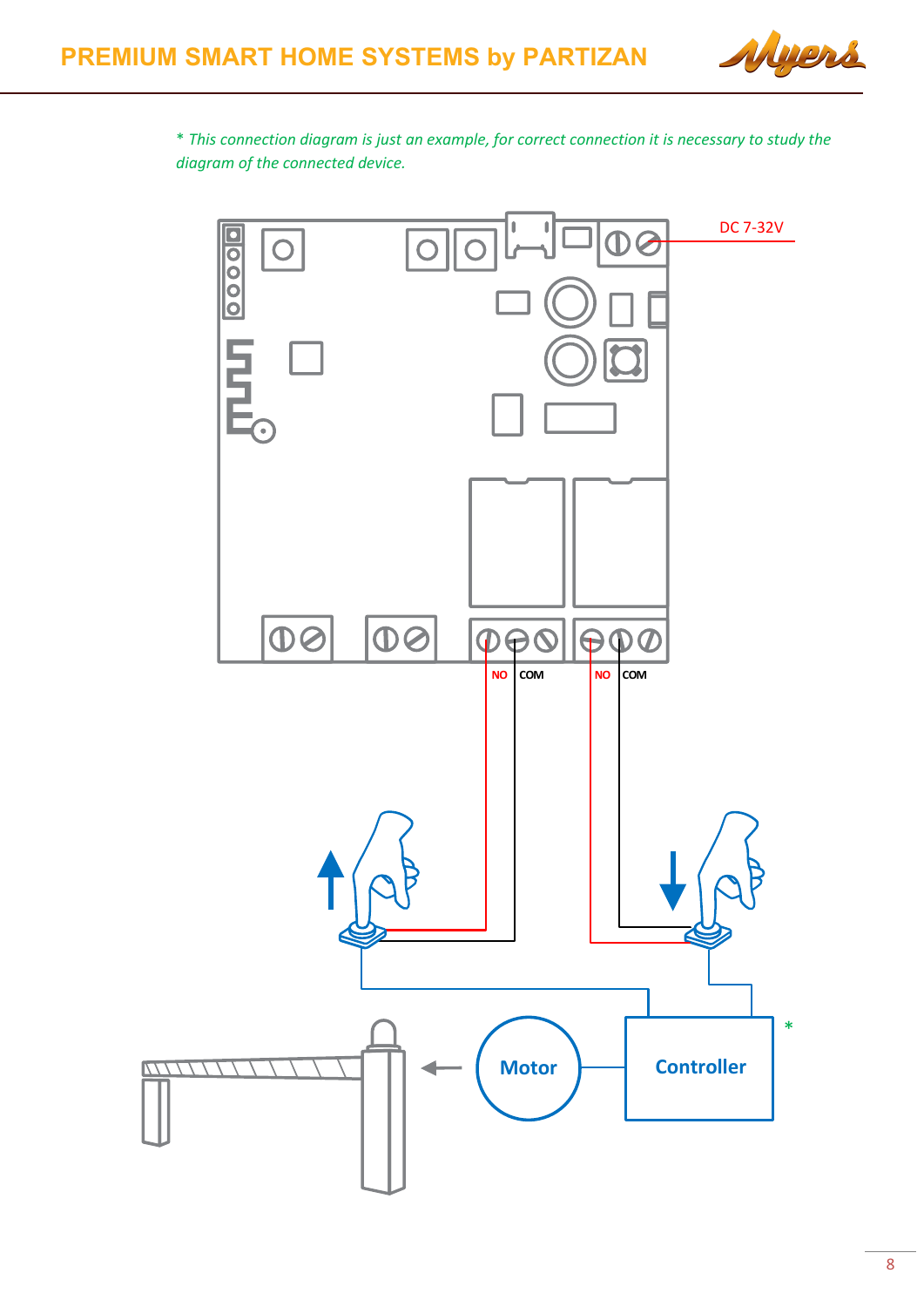

#### <span id="page-8-0"></span>**2.1.2. Interlock operation mode**

In this mode, the relays work in pairs. When one relay is activated, the second relay is deactivated.

This mode is suitable for connecting electric engines with the possibility of reversing, acting in "Gateway" mode, controlling gates, etc.

\**This connection diagram is just an example, for correct connection it is necessary to study the diagram of the connected device*.

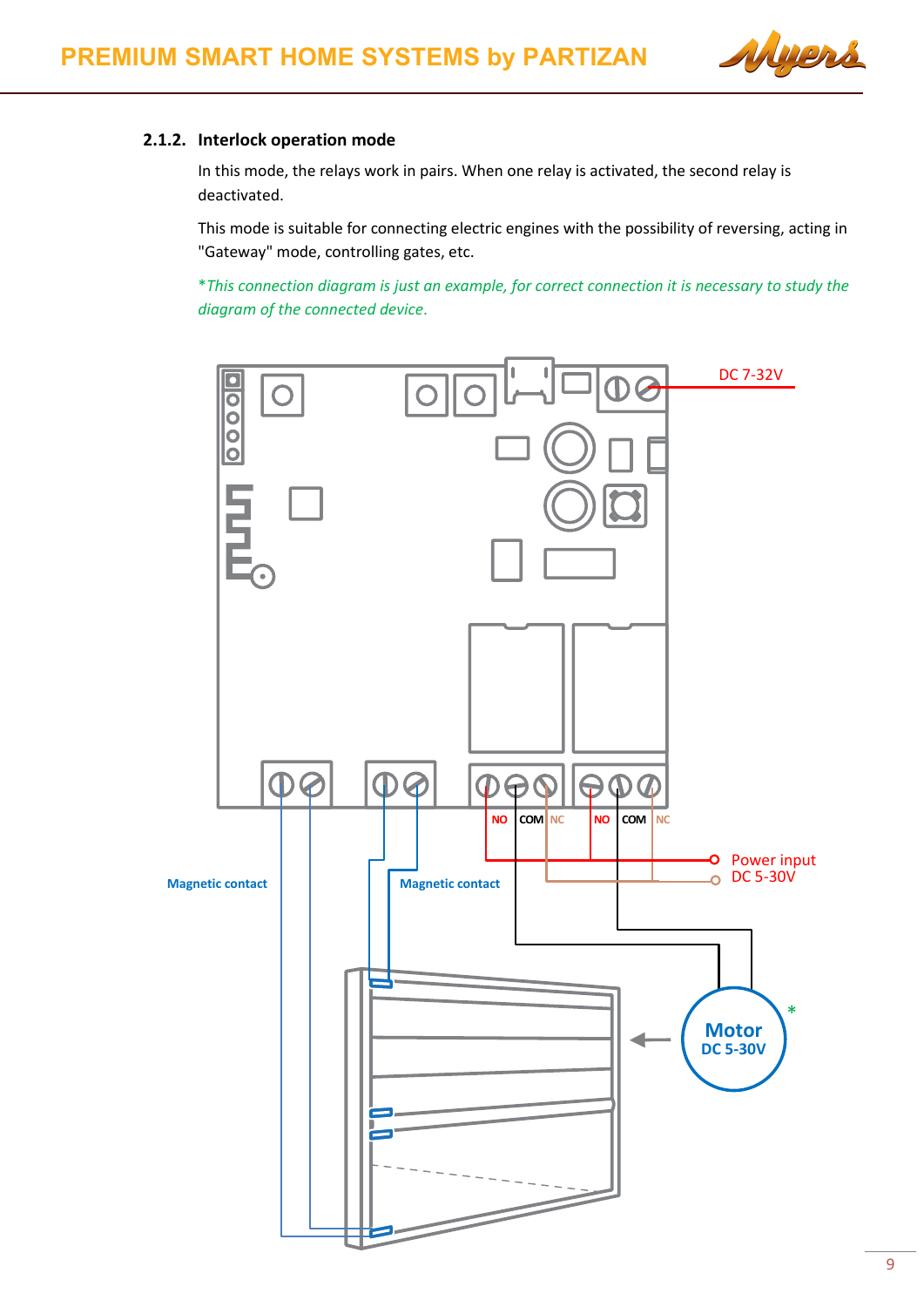

\**This connection diagram is just an example, for correct connection it is necessary to study the diagram of the connected device*.

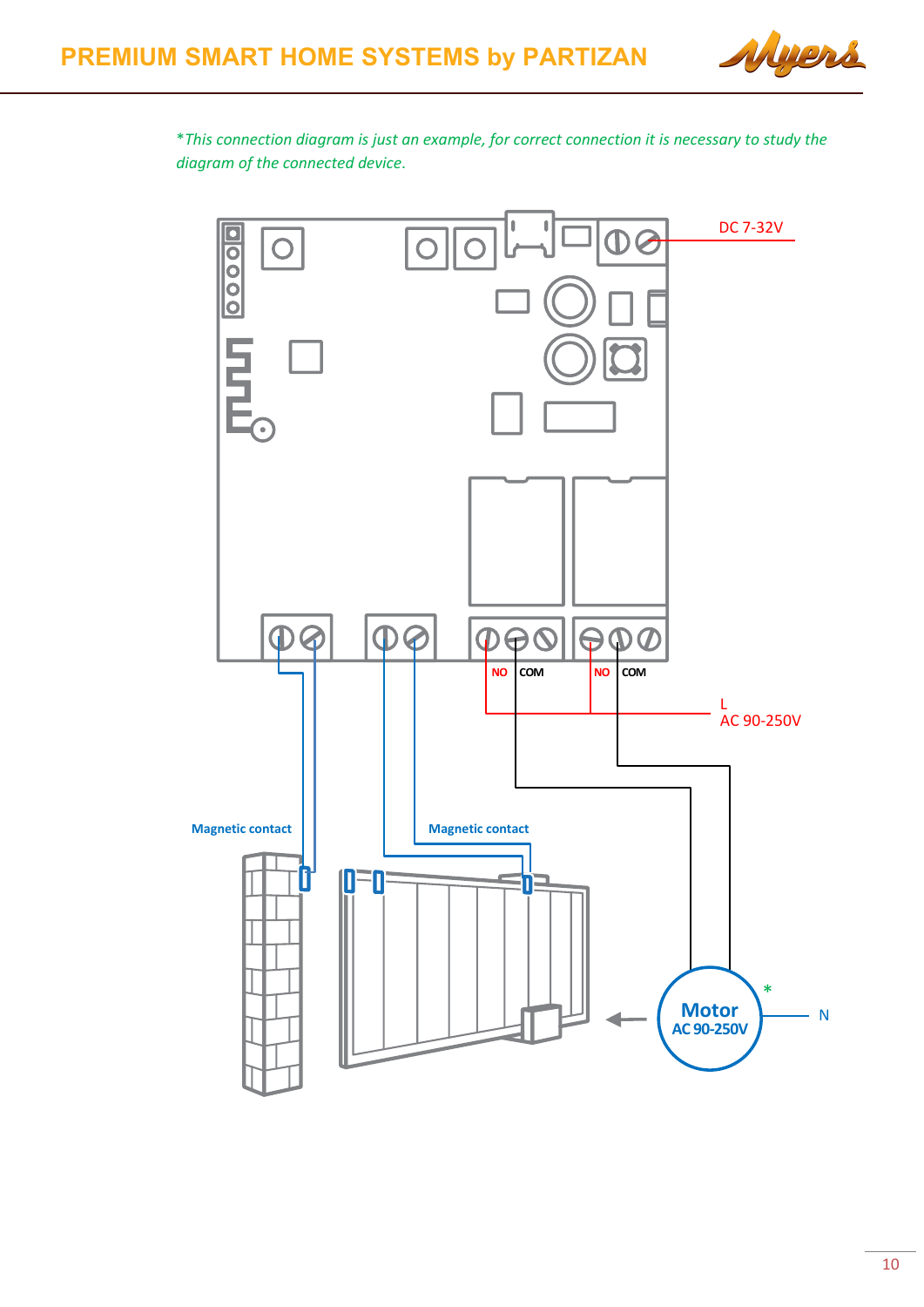

# <span id="page-10-0"></span>**3. Adding a relay to Partizan mobile application**

# <span id="page-10-1"></span>**3.1. Download and install Partizan mobile application**



Partizan mobile application for iOS: <https://apps.apple.com/app/partizan/id1473001227>



Partizan mobile application for Android: <https://play.google.com/store/apps/details?id=com.partizan.pro>

### <span id="page-10-2"></span>**3.2. Launch Partizan mobile application and follow instructions**

Press the **"+" button** (in the upper right corner of the screen for iOS or in the lower right corner of the screen for Android).

Click **"Add Device".**



Chose device connection type **"Wireless Сonnect"**.

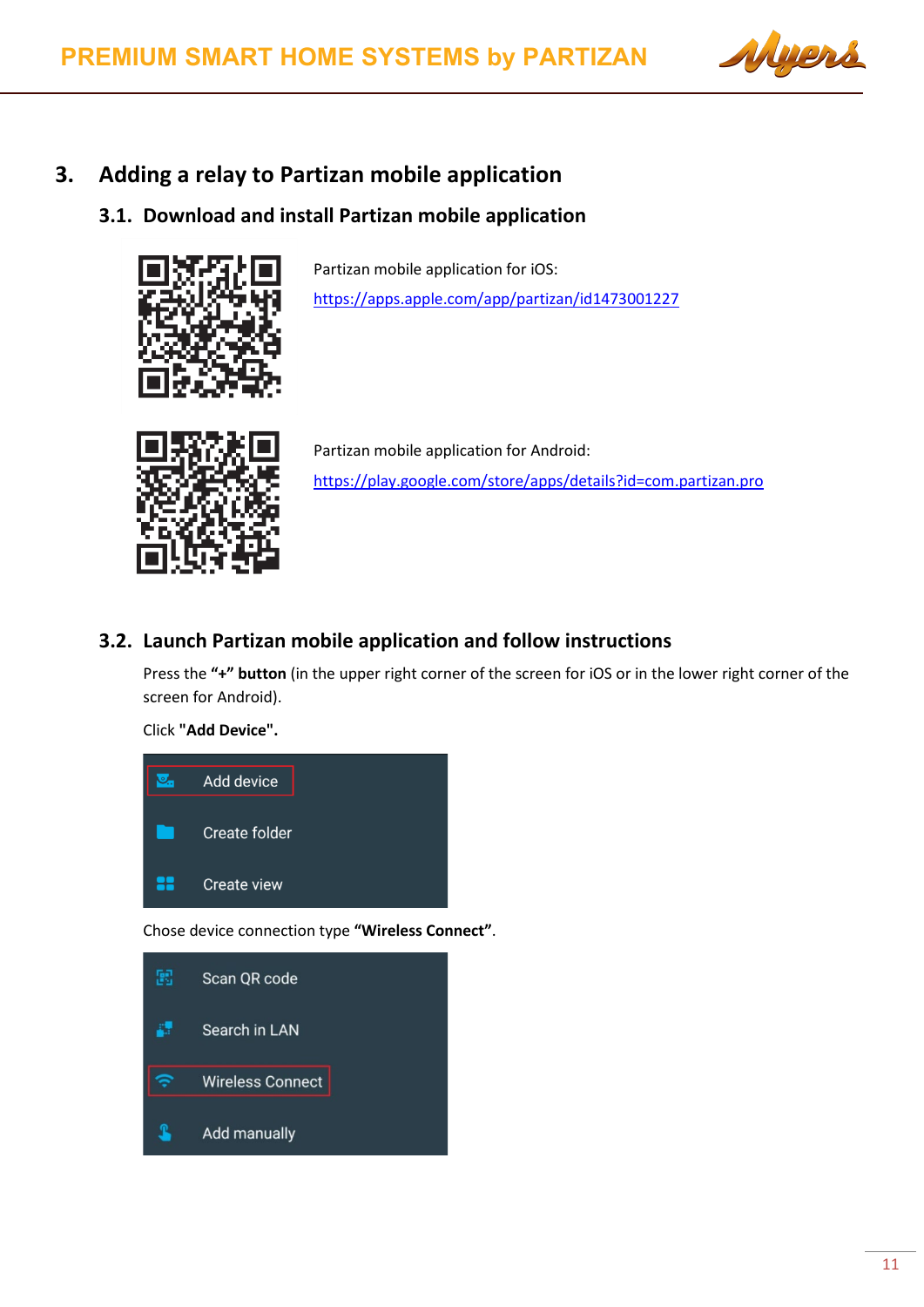

#### Chose **"Smart Relay"** device.



To work with this type of device you need **to sign in to your cloud account**. Use an **existing account** or **create a new one**.

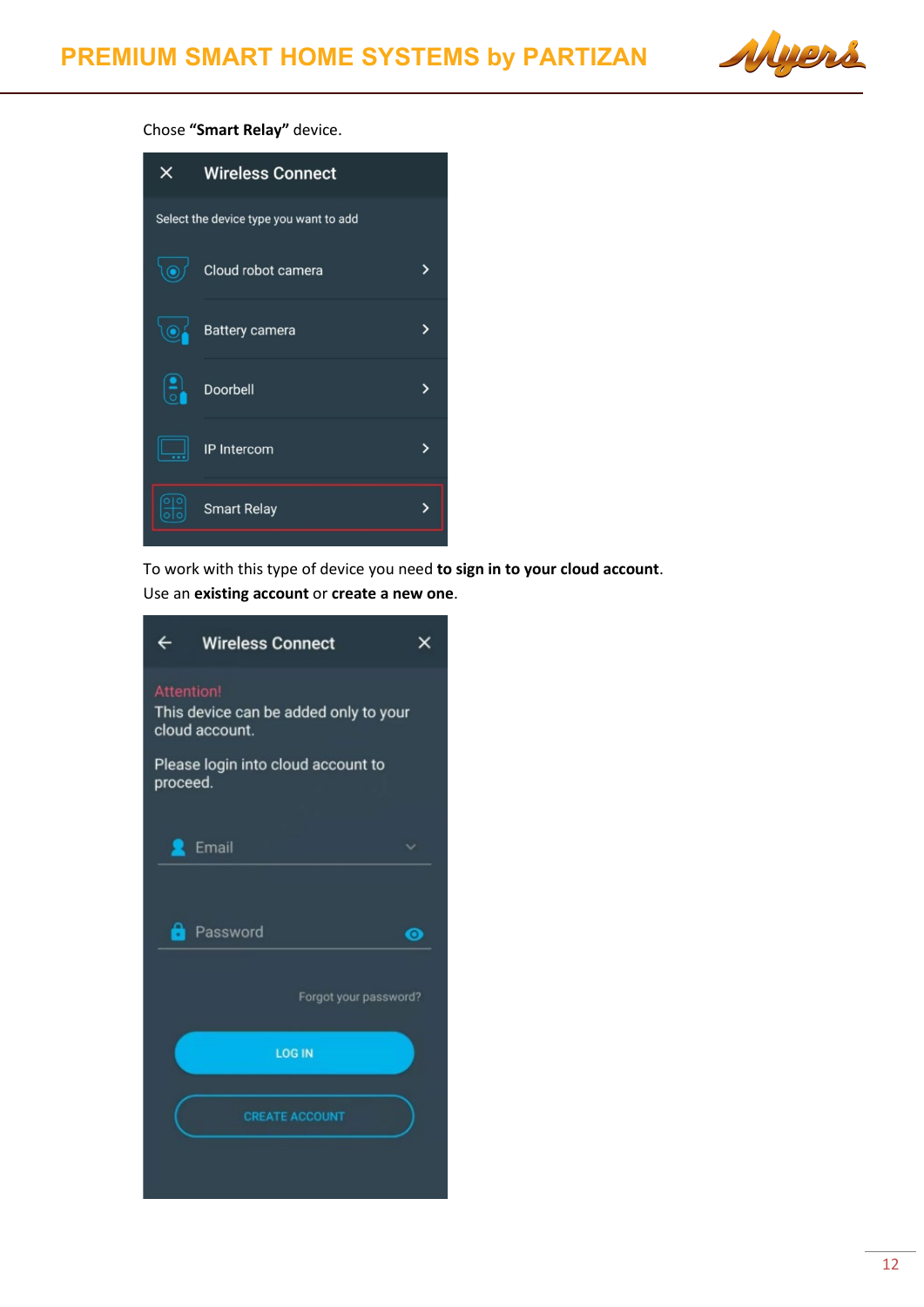

Enter your Wi-Fi network registration data of (network name and password) to which the mobile phone is connected. **The network standard must be 2.4GHz!**

#### Press "**Next"**.

**Switch the device on.**

| <b>Wireless Connect</b><br>$\times$                                                                                                                                                                                                                                          | <b>Wireless Connect</b><br>$\times$<br>7                                                                                            |
|------------------------------------------------------------------------------------------------------------------------------------------------------------------------------------------------------------------------------------------------------------------------------|-------------------------------------------------------------------------------------------------------------------------------------|
| Make sure that your mobile device is using the<br>2.4GHz Wi-Fi network. Wireless cameras do not<br>support the 5GHz standard.<br>To choose another network please check the Wi-Fi<br>settings of your mobile device.<br>Enter the network password.<br>Wi-Fi network<br>alfa | Turn on your device and wait 10 seconds while it is<br>booted.<br>$\circ$<br>Check the blue LED, if the LED os blinking slowly hold |
| Wi-Fi password<br><mark>.</mark><br>$\mathbf{\Theta}$                                                                                                                                                                                                                        | the CH1 button for 10 seconds to reset the device.<br>$\circ$<br>Once the LED is blinking fast, click "Next".                       |
| NEXT >                                                                                                                                                                                                                                                                       | NEXT >                                                                                                                              |

Wait 10 seconds for the device to boot.

**Check the blue indicator**, if it blinks slowly, then **hold down the CH1 button** for 10 seconds, after which the device will be added to mobile application using Wireless Connect technology. Blue indicator will blink quickly.

Press "**Next**".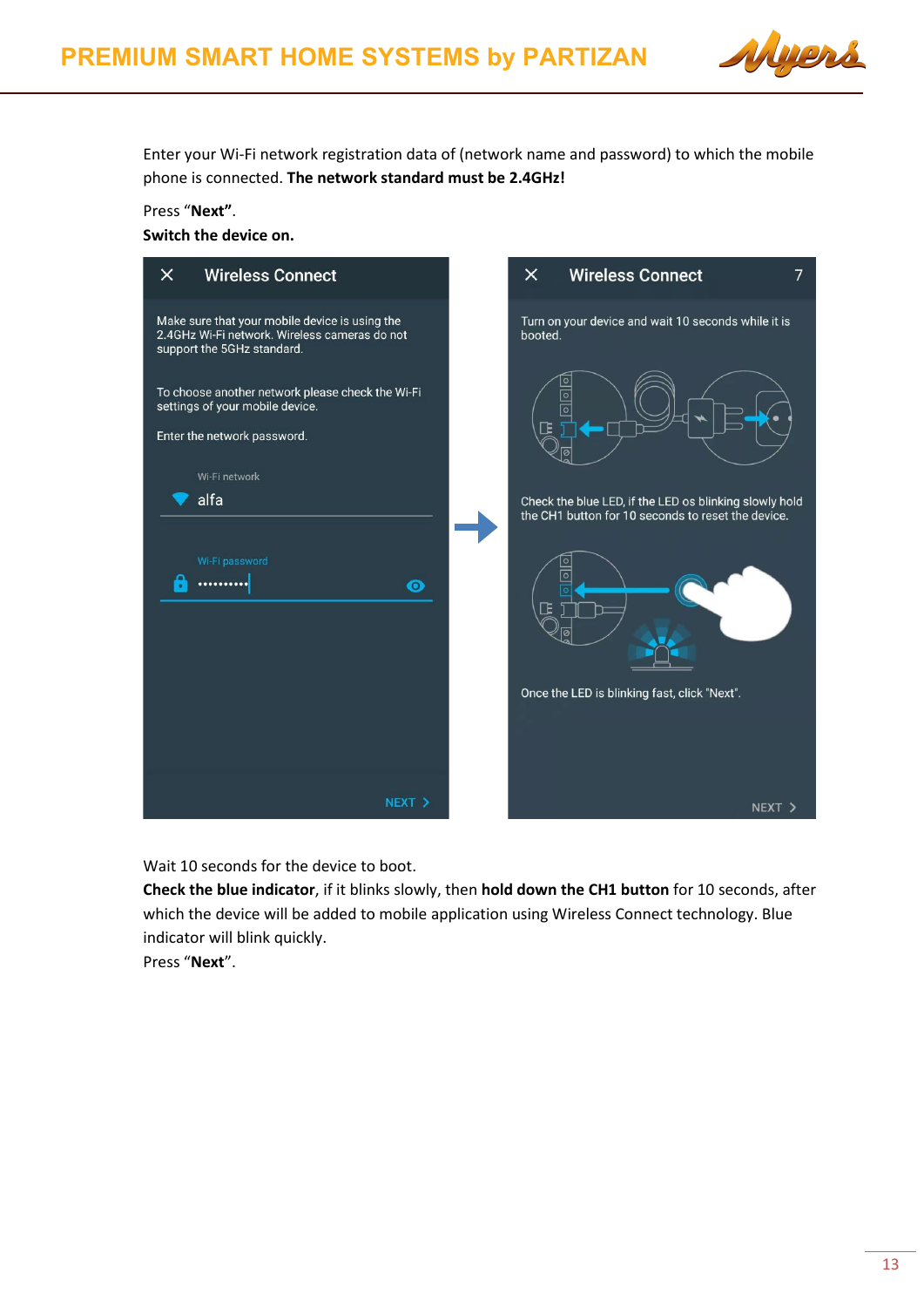

The relay will receive Wi-Fi network registration data, connect and add the device to your cloud account list of devices.

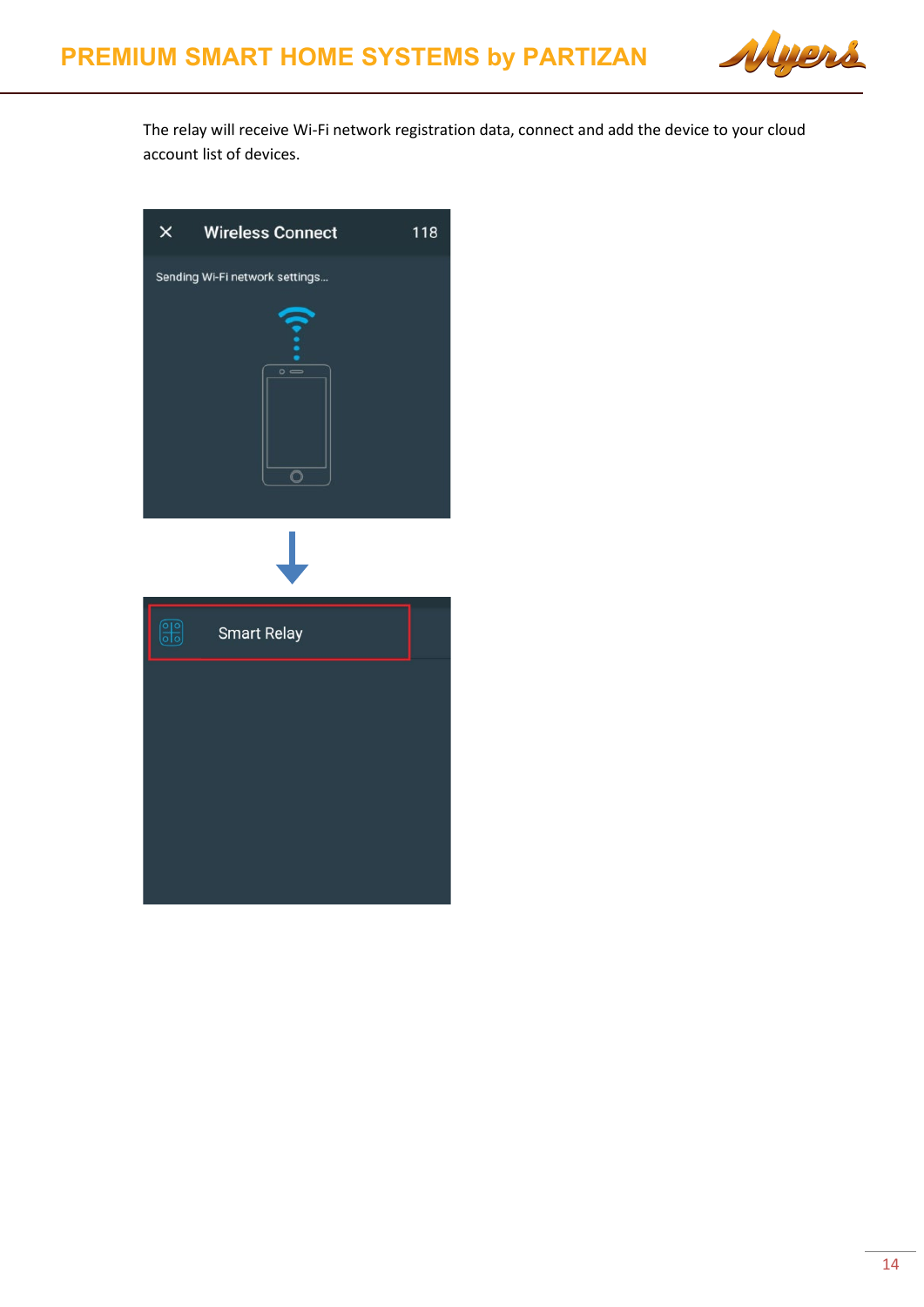

# <span id="page-14-0"></span>**3.3. Setting up operation modes in Partizan mobile application**

Chose the relay in the list of added devices.



<span id="page-14-1"></span>**3.3.1. Controls console, appearance**

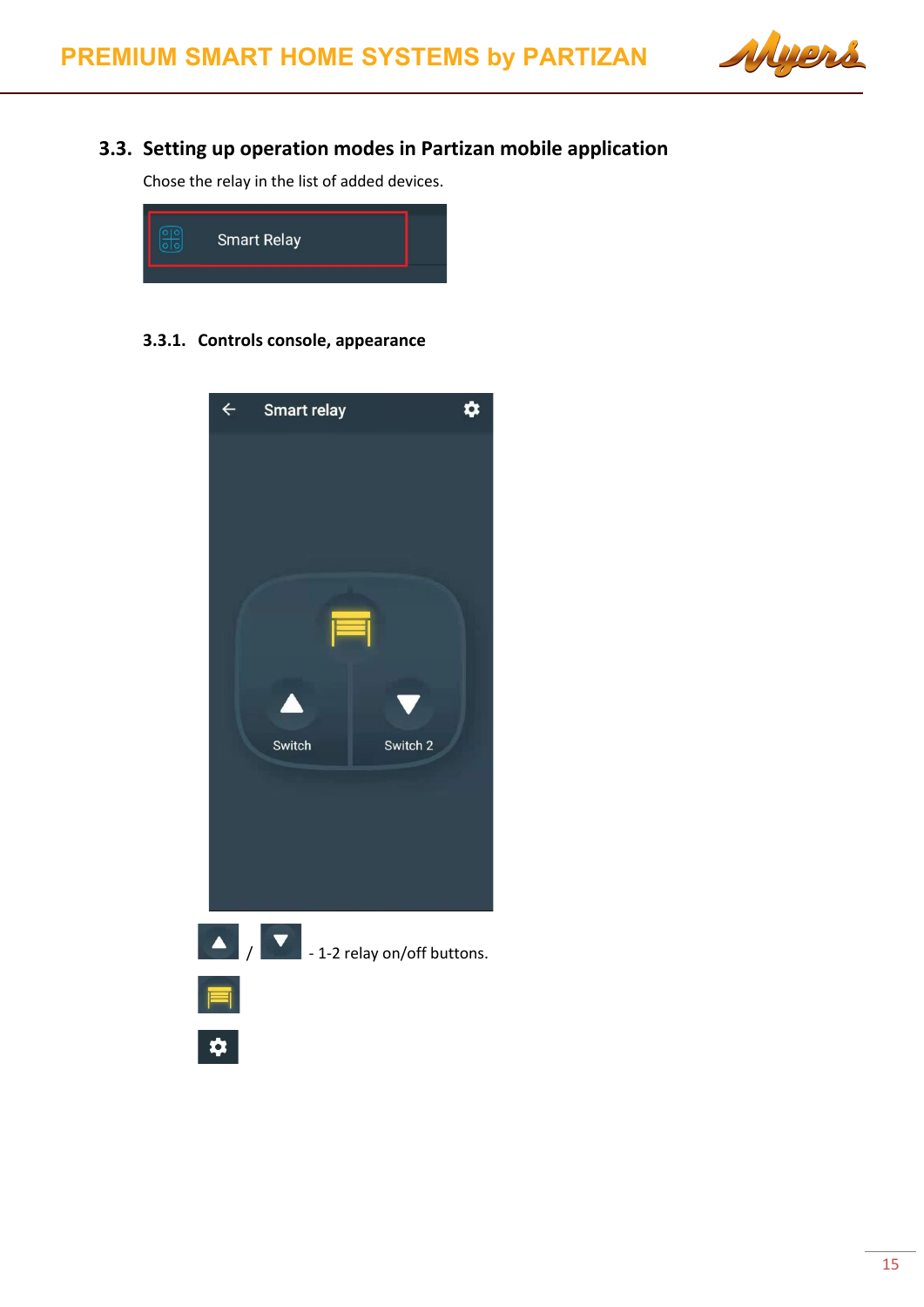

#### <span id="page-15-0"></span>**3.3.2. Setup menu**



#### <span id="page-15-1"></span>**3.3.3. Relay names**

In this item names for relay buttons are set

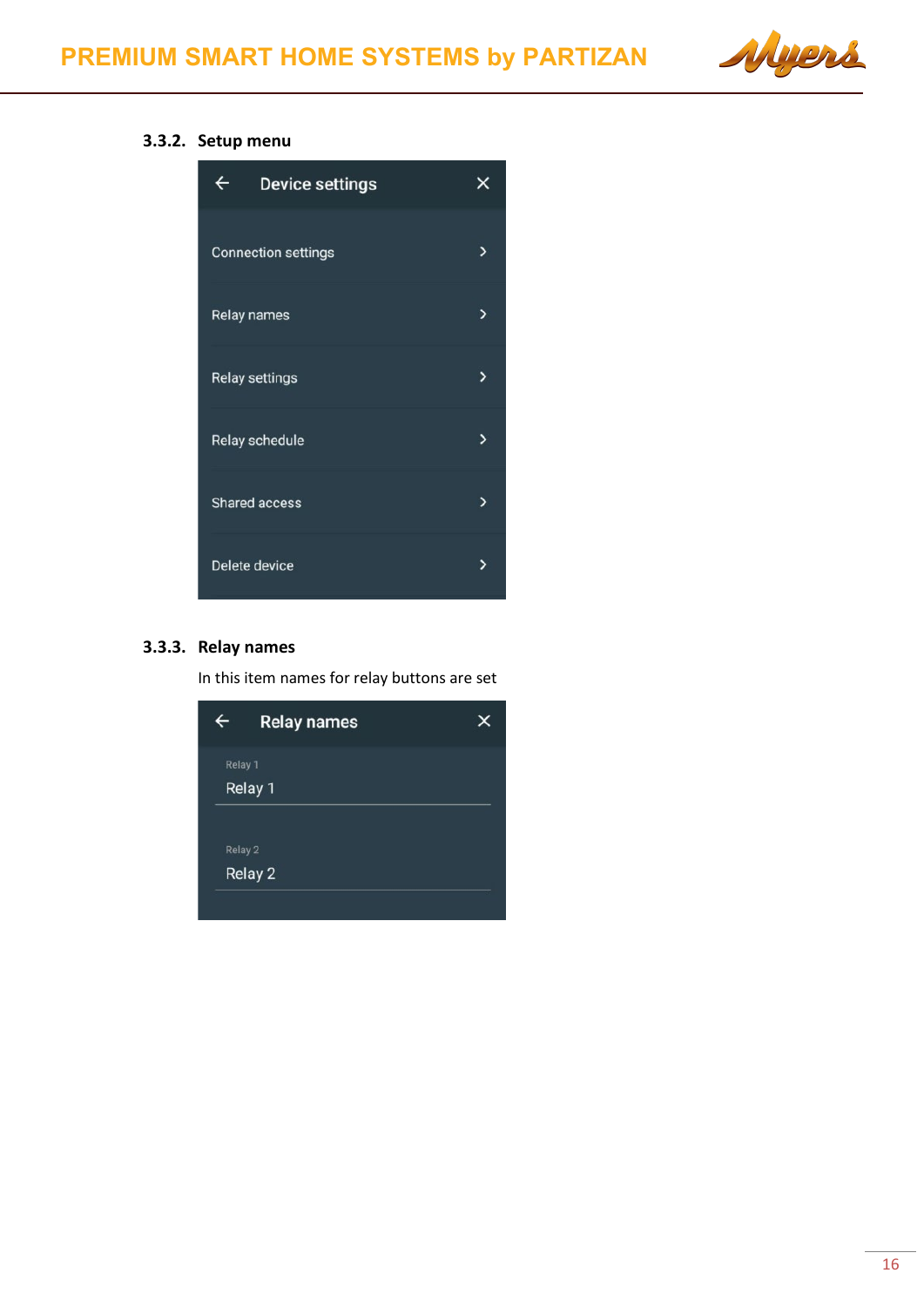

## <span id="page-16-0"></span>**3.3.4. Relay setup**

Setup of device operation modes (Inching/Interlock).

| <b>Relay settings</b> |  |
|-----------------------|--|
| Relay mode            |  |
| Inching               |  |
| Interlock             |  |
|                       |  |

An **option to set the duration of inching interval** is available in inching mode.

| <b>Relay settings</b>                                      |            |
|------------------------------------------------------------|------------|
| Turn on all relays when power is<br>restored<br>Relay mode |            |
| Inching                                                    |            |
| Inching interval                                           | $0.5$ sec. |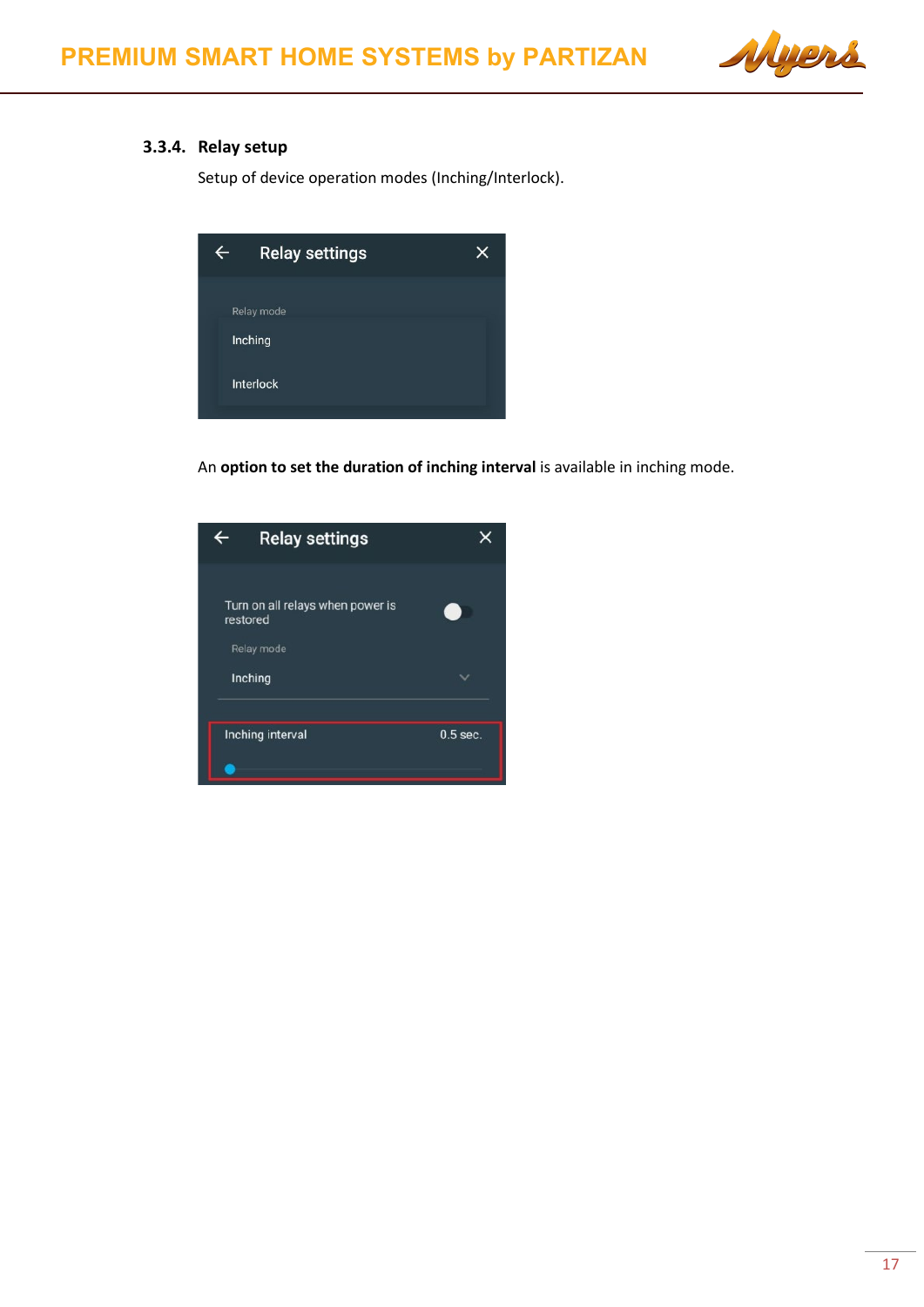

#### <span id="page-17-0"></span>**3.3.5. Relay schedule**

Relay schedule.

For each relay channel, you can **create an on / off schedule** for each day of the week. To do this, **go to the required channel** and create a schedule.



**Schedule name -** name of the schedule.

**Time** - activation time.

**PUSH notification -** enable PUSH notifications.

**Repeat action -** select the days of the week on which this schedule will be activated.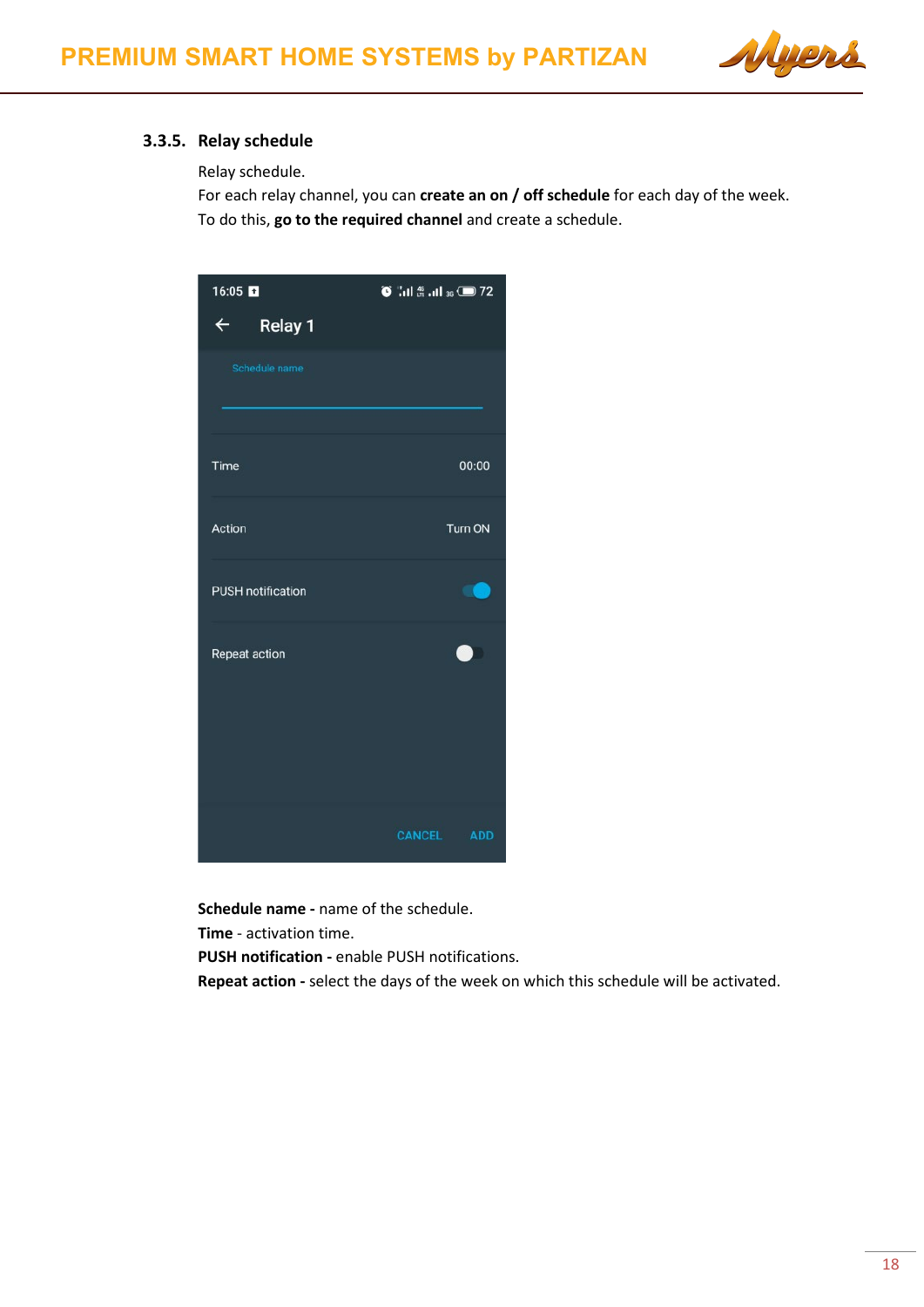

#### <span id="page-18-0"></span>**3.3.6. Shared access**

To share the device with another user you need to enter the email of the user, with whom you want to share the device, registered in Partizan Cloud

| <b>Shared access</b>                      |
|-------------------------------------------|
| Type cloud user email to share the device |
| Email                                     |
|                                           |
| <b>SAVE</b>                               |
|                                           |

#### <span id="page-18-1"></span>**3.3.7. Delete the device**

Delete the device from your account.



To delete the device press **"DELETE DEVICE"**.